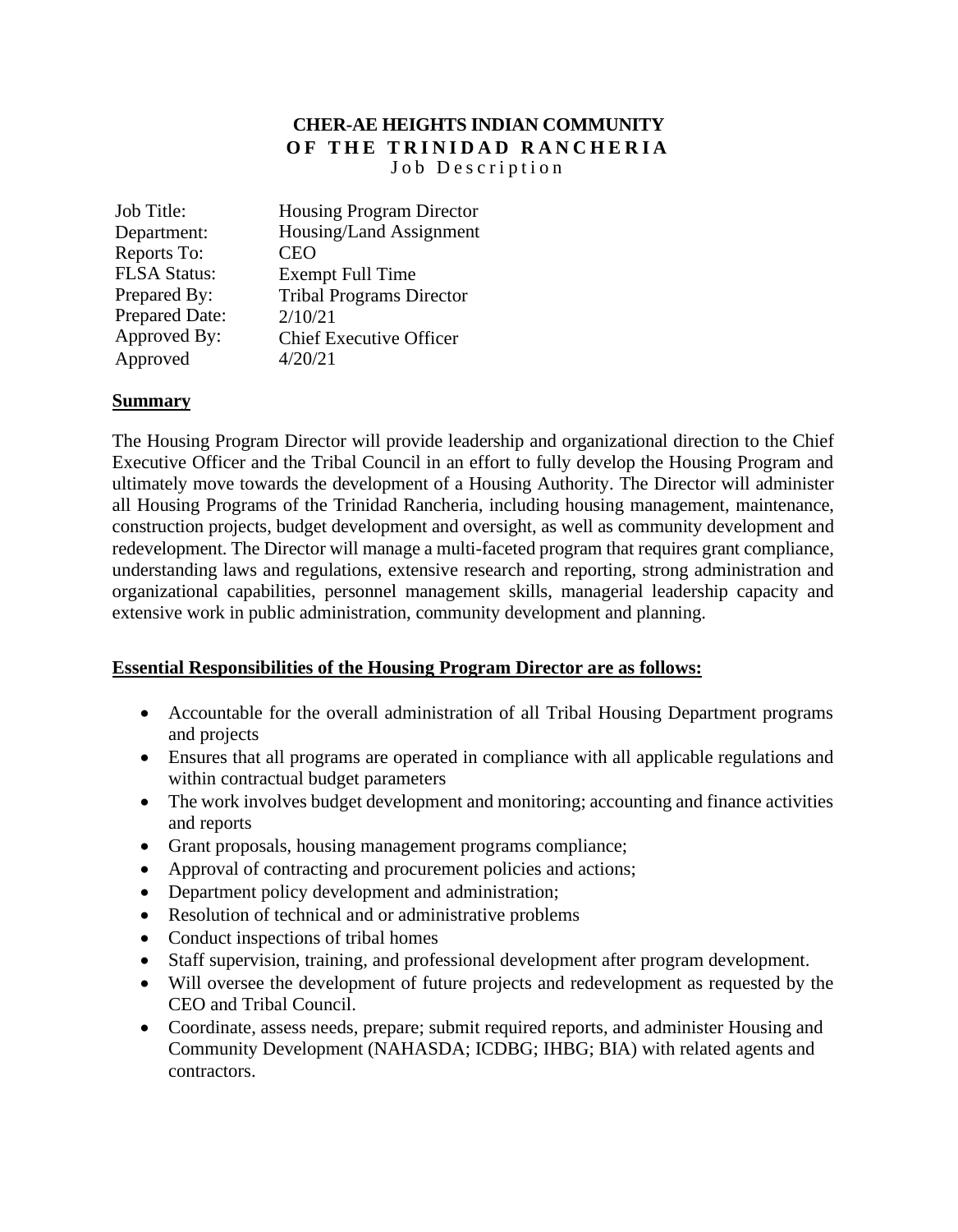- Develop other housing programs consistent with the Native American Housing Assistance and Self-Determination Act (NAHASDA) and secure funding to administer those programs.
- Develop and/or implement Homebuyer's Assistance program, HUD 184 loan counseling and Pathways to Homeownership education.
- Performs other essential duties as assigned by CEO and Tribal Council.

## **Qualifications, Education and/or Experience**

Graduation from a four year college or university with a bachelor's degree in business/public administration/or an applicable field masters preferred; and five years responsible administrative experience including three of those years in a management capacity with fiscal oversight including housing management and or community and housing development; or any combination of training or experience that ensures the ability to perform the duties and responsibilities of the position.

To perform this job successfully, an individual must be able to perform each job duty satisfactorily. The requirements listed below are representative of the knowledge, skill, and/or ability required.

- 1. Must have experience administering HUD funding and programs
- 2. Requires extensive knowledge of the principles and practices related to the administration of a Tribal Government or Public Agency including personnel management, budgeting, financing, marketing, reporting, policy development and implementation and program administration
- 3. Knowledge of federal grant application development and ability to learn and interpret state and federal assisted housing programs, laws and regulations including interpretation, development, and implementation of policy directives and changes; program compliance; budgeting and finance requirements. Experience working directly in a public housing program(s) in a supervisory capacity with direct budgetary responsibility is desirous.
- 4. Requires basic knowledge of real estate development (including financing, design, construction and management). Requires the ability to read, understand and negotiate contracts.
- 5. Requires extensive experience in managing organization and personnel including the ability to communicate, train, counsel and discipline employees effectively to conduct performance appraisals and to create a harmonious working environment.
- 6. Requires strong written and verbal communication and interpersonal skills as direct communication with supervisors and employees, either individually or in groups, is an integral part of this job. Evidence of ability to conduct effective presentations before public and private agencies, officials and other groups or individuals.
- 7. Must be able to develop and maintain extensive contacts and interact with a variety of community groups, government officials, contractors, architects, realtors, and other individuals, including persons of varying knowledge and educational levels to elicit